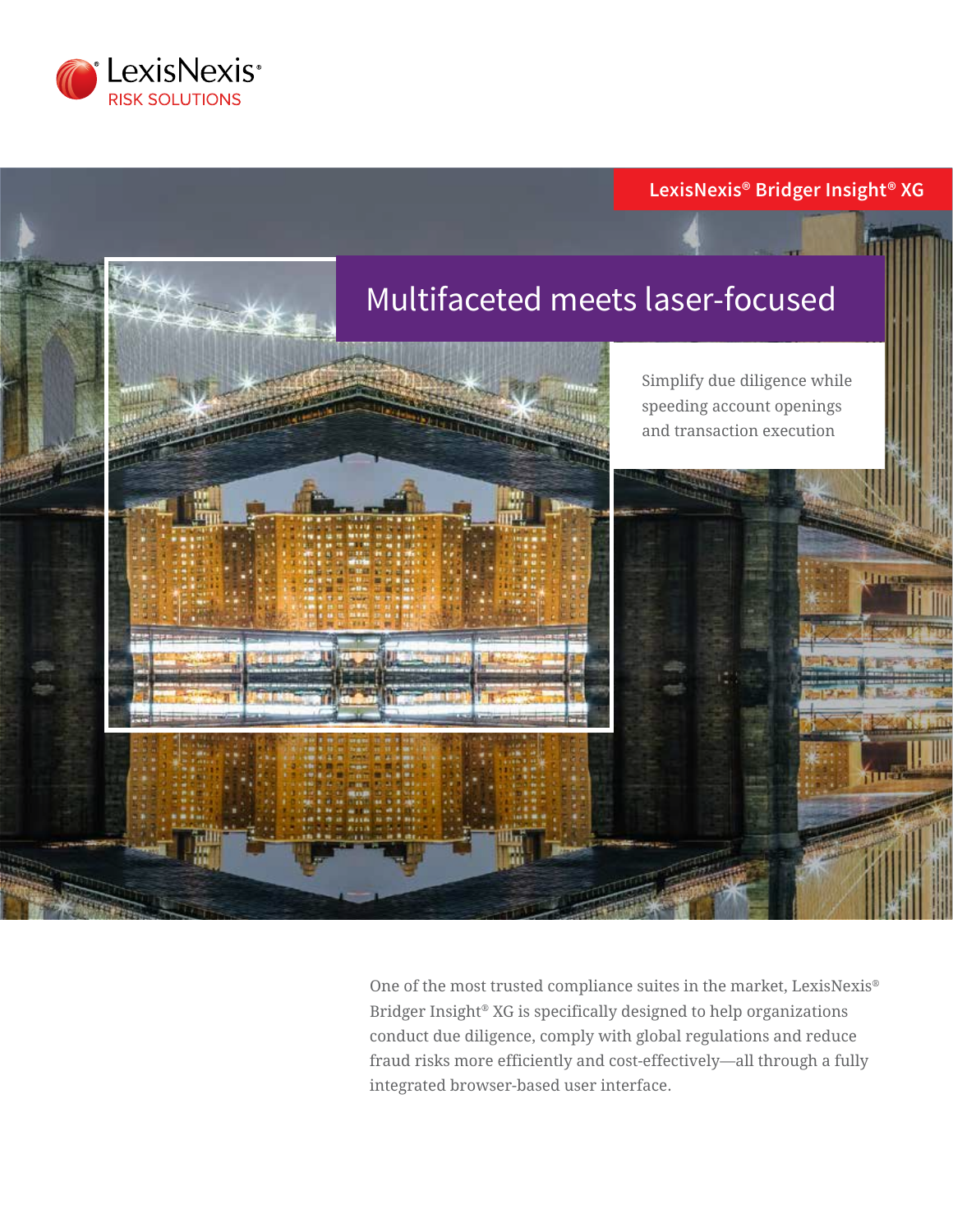### **Better tools. Better protection.**

#### **Knowing your customer is the key**

Today, knowing your existing and prospective customers is critical. Regulatory fines, a tarnished corporate image, customer exodus and losses from fraud are inevitable consequences of an ineffective compliance and fraud solution. A gap in your defense can erode trust, impacting your bottom line and the future of your organization.

#### **We've made it easy to know your customers**

Bridger Insight XG helps organizations conduct due diligence and comply with government regulations, including those related to Bank Secrecy Act, anti-money laundering (AML), foreign corruption and terrorist financing. Our industry-leading enhanced due diligence tools deliver the powerful combination of longproven filtering software and unmatched global screening data coverage. Access global sanctions and enforcements lists, extensive PEP coverage and profiled adverse media information from LexisNexis® WorldCompliance™ Data. Bridger Insight XG is available in English, Spanish, French, German, Mandarin, Japanese and Portuguese to support your global business needs. A single integration-ready platform provides flexibility through a simplified workflow for your global operations teams.

#### **Expansive coverage delivers greater customer insight**

Bridger Insight XG, powered by WorldCompliance Data, puts a wealth of international individual and business structured risk profiles at your fingertips. Research an individual or a business from a perspective that accounts for global sanctions and enforcements, politically exposed persons and associates, adverse media and state owned companies, with a single transaction request. Leverage Bridger Insight XG's best-in-class matching technology to intelligently reduce false positives and minimize manual reviews.

### **Key Advantages**

- Single user interface for global sanctions and enforcements lists, extensive PEP coverage, profiled adverse media and State Owned Companies
- Enhanced due diligence, including: LexisNexis® Negative News at your fingertips
- Access the most comprehensive collection of structured risk profiles from WorldCompliance Data
- Award-winning customer service and extensive training resources
- Intuitive product interface accelerates training and rollout
- Effective payment screening capabilities to process ACH, SWIFT, ISO2022 and FedWire Formats
- Automated workflow, archiving and reporting to maximize efficiency and traceability
- Low and sustainable total cost of ownership and operation
- Advanced, industry-standard security features
- Flexible XML API for integration with your existing wire processing, account opening, transaction monitoring and other internal systems
- High availability and high performance operation for massive processing of mission critical screening around the clock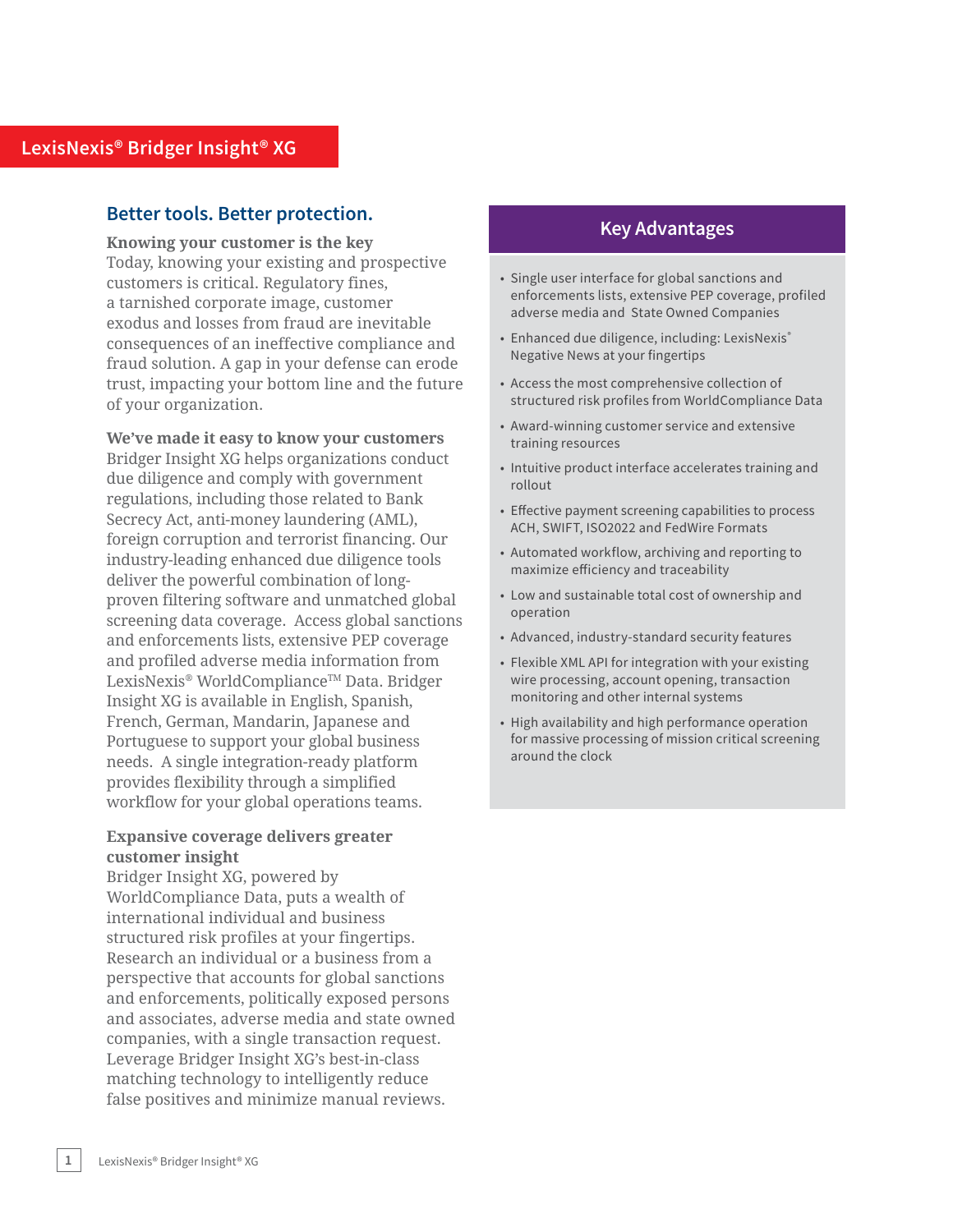## **Protect your reputation and your bottom line**

Meeting global regulatory requirements can be costly, but failing to comply can be even more expensive, impacting both your brand value and your bottom line. Bridger Insight XG can help you:

- Comply with global regulations like OFAC, USA PATRIOT Act or the EU's 5th Money Laundering Directive.
- Screen against the most comprehensive collection of risk profiles from WorldCompliance Data to enable your organization to easily and effectively implement sanctions programs with 100% coverage of publicly available sanctions lists.
- Perform Politically Exposed Person (PEP) and foreign corruption screening, leveraging in-depth profile data and Enhanced Due Diligence reports.

### **Quick setup, system integration and low maintenance**

Bridger Insight XG Service runs on LexisNexis servers, eliminating product installation or system maintenance. This enables your existing systems to easily perform seamless Search API integration and take advantage of Automated Batch functionality.

#### **User-friendly and amazingly deductive**

Day-to-day use is simple and straightforward. Bridger Insight XG employs an innovative fuzzy-logic matching algorithm that can help you achieve extremely low false-positive rates, freeing up your time to focus on mission-critical revenue-generating activities. In fact, an internal test resulted in a false-positive rate of less than one percent<sup>1</sup> against the OFAC watchlists.

### **How can Bridger Insight XG benefit you?**

Bridger Insight XG is trusted by a majority of the top 25 U.S. banks and across various industries and businesses, including:

- Banks and credit unions
- Commercial lenders
- Mortgage companies
- Money services businesses
- Securities firms and brokerages
- Insurance companies
- Automobile finance
- Global retailers
- Hospitality companies
- Healthcare insurance providers
- Government agencies

Industry-leading global screening coverage, technology and analytics can help you:

- Fortify compliance activities and protect against risk
- Speed account openings and transaction screenings
- Provide strategies to manage false positive volumes and manual reviews
- Reach new markets and maximize global market opportunities

Bridger Insight XG combines expanded global data coverage with the agility to support an efficient workflow for account openings, transaction processing, investigations and more. Reach more global customers, protect against compliance impacts and increase revenue with Bridger Insight XG.